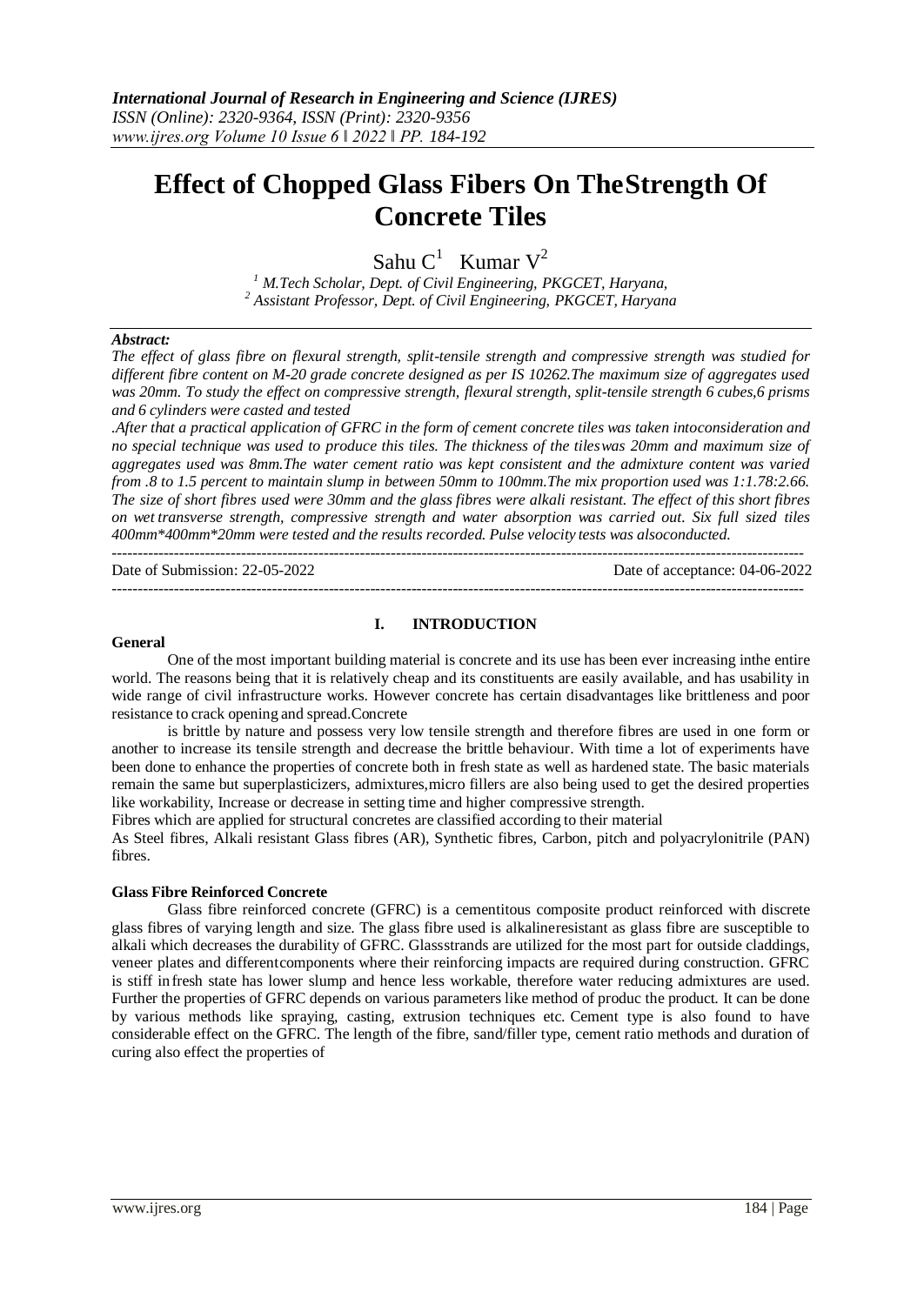# **II. MATERIALS AND METHODS**

#### Materials Concrete

Concrete is the most widely used construction material. The basic materials of concrete are Portland cement, water, fine aggregates i.e. sand and coarse aggregates. The cement and water form a paste that hardens and bonds the aggregates together. Concrete in fresh state is plastic and can be easily moulded to any shape, as time passes it hardens and gains strength. The initial gain in strength is due to a chemical reaction between water and C2s and latter gain in strength is due to reaction between C3s and water. Concrete is produced by either followingnominal mix proportions in which the mix proportions are fixed as per grade of concrete required or mix design proportions, latter produces more economical concrete.

In our work Portland slag cement (PSC) -43 grade Konark cement was used. Standard consistency, initial setting time, final setting time, 28-day compressive strength tests were carried out as per the Indian standard specifications. Clean river sand passing through 4.75 mm sieve was used as fine aggregates. The specific gravity of sand was 2.68 and grading zone of sand was zone 3 as per IS .Angular stones were used as coarse aggregates maximum size 20mmand specific gravity 2.72.Concrete was mixed and cured by ordinary water or tap water.

For casting cubes, cylinders and prisms maximum size of aggregate used was 20mm whereasin case of tiles the maximum size of aggregates used was 8mm.The water cement ratio used for concrete tiles was 0.45 and admixture was used to attain the desire workability.

#### Cement

Cement is an extremely ground material having adhesive and cohesive properties which provide a binding medium for the discrete ingredients. The processes used for manufacture ofcement can be classified as dry and wet.. The cement commonly used is Portland cement, it is also defined as hydraulic cement, i.e. a cement which hardens when it comes with water dueto chemical reaction but there by forming a water resistant product. Portland cement is obtainedwhen argillaceous and calcareous materials are grounded to fine powder and mixed in definiteproportion and fused at high temperature. When blast furnace slag is also used as one of the ingredients than the cement obtained is called Portland slag cement (PSC). Portland slag cement (PSC) – 43 grade (Konark Cement) was used for the experimental programme.

#### Fine Aggregates

Aggregates are generally obtained from natural deposits of sand and gravel, or from quarries by cutting rocks. The least expensive among them are the regular sand and rock which have been lessened to present size by characteristic specialists, for example, water, wind and snow and so on. The stream stores are the most wellknown and are of good quality. The second mostregularly used source of aggregates is the quarried rock which is reduced to size by crushing. The size of aggregates used in concrete range from few centimetres or more, down to a coupleof microns. Fine aggregates is the aggregate most of which passes through a 4.75mm IS sieve and contains just that much coarser material as allowed by the IS details. The fine aggregate used for the experimental programme was obtained from river bed of Koel. The fine aggregatepassed through 4.75 mm sieve and had a specific gravity of 2.68. The sand belonged to zone III as per IS standards.

#### Coarse Aggregates

The aggregates the vast majority of which are held on 4.75mm IS sieve and contains just thata lot of fine material as is allowed by the code specifications are termed as coarse aggregates. The coarse aggregates may be crushed gravel or stone obtained by the crushing of gravel or hard stone; uncrushed gravel or stone resulting from natural disintegration of rock and partiallycrushed gravel or stone obtained as a product of the blending of the naturally disintegrated and crushed aggregates. In our case crushed stone was used with a nominal maximum size of 20 mm and specific gravity of 2.78.

#### Water

Water is the one most essential element of cement. Water assumes the vital part of hydration of concrete which frames the coupling lattice in which the dormant totals are held in suspensionmedium until the grid has solidified, furthermore it serves as the lubricant between the fine andcoarse aggregates and makes concrete workable.

## Fiber

Fibre is a natural or synthetic string or used as a component of composite materials, or, when matted into sheets, used to make products such as paper, papyrus, or felt. Concrete is brittle bynature and is weak in flexure as well as direct tension therefore in order to improve this properties fibres are added to concrete. Fibres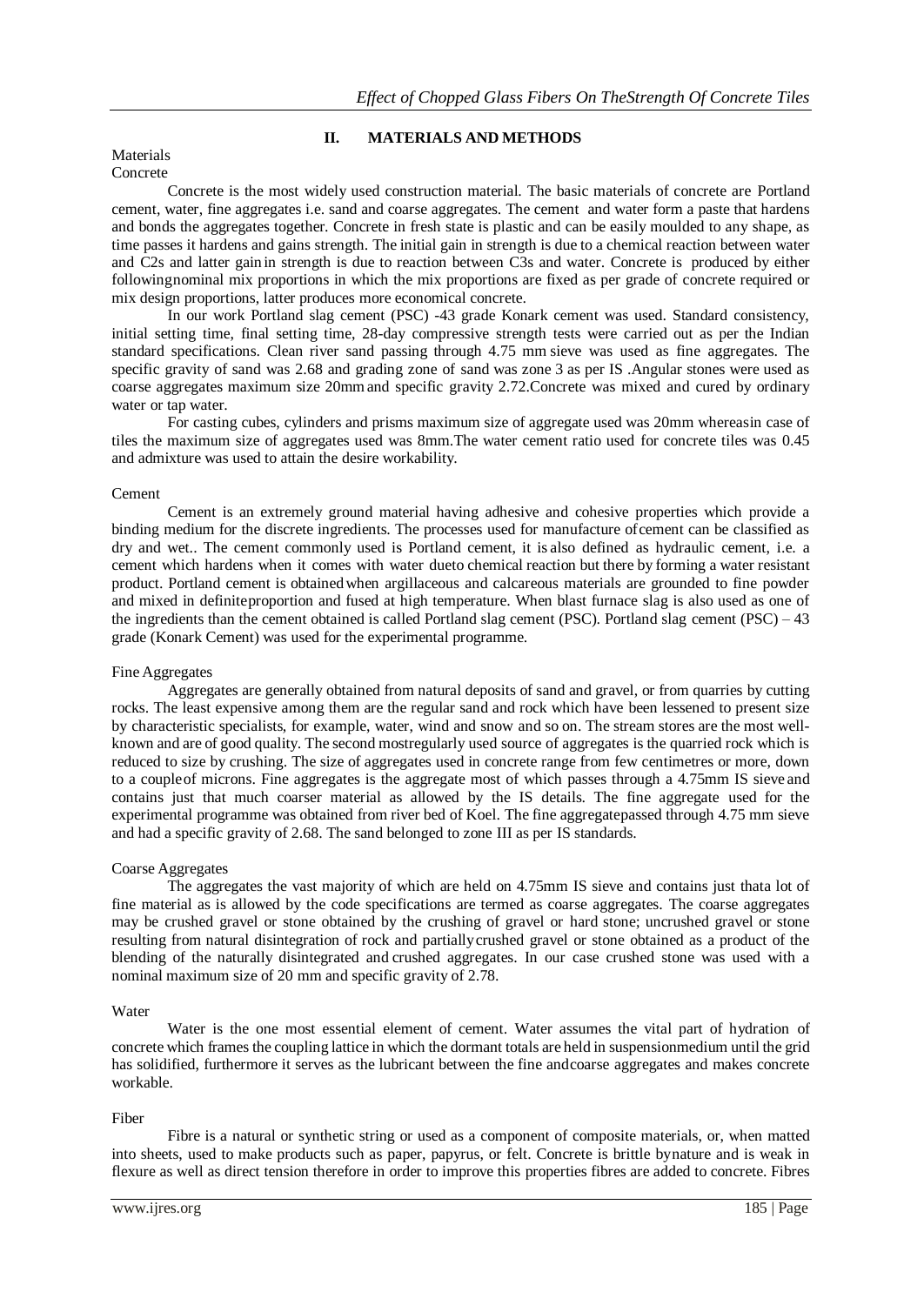may be short discrete or in forms of rods or maybe even in form of textile fibres or woven mesh fibres. Various types of fibres have been addedto concrete some have high modulus of elasticity some have low modulus of elasticity each category can improve certain properties of concrete. In our case short discrete glass fibres were used and as glass fibre is susceptible to alkali we used alkali resistant glass fibres. A fiber is a material made into a long filament with a diameter generally in the order of 10 tm. The main functions of the fibers are to carry the load and provide stiffness, strength, thermal stability, and other structural properties in the FRC.

Glass strands are filaments generally utilized as a part of the maritime and mechanical fields tocreate composites of medium-elite. Their unconventional trademark is their high quality. Glassis basically made of silicon (SiO2) with a tetrahedral structure (SiO4). Some aluminum oxidesand other metallic particles are then included different extents to either facilitate the working operations or change a few properties (e.g., S-glass strands show a higher elasticity than E- glass).

The era development of fiberglass is fundamentally in light of turning a bunch made of sand, alumina, and limestone. The constituents are dry mixed and passed on to melting (around 1260°C) in a tank. The liquefied glass is conveyed straightforwardly on platinum bushings and, by gravity, goes through specially appointed openings situated on the base. The fibers are thengathered to shape a strand ordinarily made of 204 fibers. The single fiber has a normal measurement of 10 µm and is regularly secured with a measuring. The yarns are then packaged,much of the time without curving, in a meandering. Glass filaments are likewise accessible asslim sheets, called mats. A mat may be made of both long persistent and short strands (e.g., irregular filaments with an ordinary length somewhere around 25 and 50 mm), haphazardly organized and kept together by a concoction bond. The width of such tangles is variable between 5 cm and 2 m, their thickness being around 0.5 kg/m<sup>2</sup>. Glass filaments normally have a Young modulus of versatility lower than carbon or aramid strands and their scraped area resistance is moderately poor; consequently, alert in their control is needed. Likewise, they are inclined to crawl and have low exhaustion quality. To upgrade the bond in the middle of, filaments and grid, and to secure the strands itself against soluble operators and dampness strands experience estimating medicines going about as coupling specialists. Such medicines are helpful to improve toughness and weakness execution (static and element) of the composite material. FRP composites taking into account fiberglass are normally meant as GFRP.

#### Admixture

Admixtures are the chemical compounds that are used in concrete other than hydraulic cement(OPC), water and aggregates, and can also be called as mineral additives that are added to the concrete mix just before or during blending to adjust one or more of the particular properties of the concrete in the fresh or hardened state. The utilization of admixture is necessary to offera change which is not financially achievable by changing the extents of water, cement and though not influencing the performance and durability of the concrete. Usually used admixtures are accelerating admixtures, retarding admixture, air-entraining admixtures and water-reducing admixture. In our case a water reducing admixture was used to obtain the desireworkability as with increase in fibre content the mixture was becoming stiffer.

The experimental work consists of casting cubes, cylinders and prisms to study the effect of glass fibres on the compressive, flexural and split tensile strength of concrete. The effect was studied by varying the fibre content from 0% to 0.3%, no water reducing admixture was used for the experimental programme. To check the effect on concrete for fibre content variation 6 specimens each of cube, prisms and cylinders were casted. Test were conducted on the specimen after 7days and 28 days.

Further in order to get a practical use of glass fibres in concrete, concrete tiles were casted.Thesize of the tiles being 400mm\*400mm\*20mm.The maximum size of aggregates used for 8mmin case of tiles and the testing for tiles were done as per IS 1237:2012.The fibre content variedfrom 0% to 0.7% and the main study of interest was compressive strength, wet transverse strength and water absorption.

#### **Mixing Of Concrete**

In order to obtain a uniform mix thorough mixing of concrete is necessary. Concrete can be produced in two ways either by hand mixing or machine mixing. Hand mixing can be done on a plane levelled surface such as a wooden platform or a paved surface having tight joints so asto prevent paste loss To do mixing first the surface is cleaned and then moistened after that sand is first poured on the surface and then cement is spread on the sand after that thorough mixing is done. When the cement and sand gets uniformly mixed coarse aggregates are spread over the uniform sand and cement mix and then again mixed thoroughly. To mix the materialseither a hoe or a square-pointed D-handled shovel is used. Dry materials are mixed until the colour of the mixture is uniform. Having obtained uniform coloured dry mix water is slowly added and the mix is again turned at least three times after completely the entire mixing processfresh concrete is produced which is plastic and can be moulded as per our needs.

In our investigation machine mixing was done to produce the fresh concrete. First the machinedrum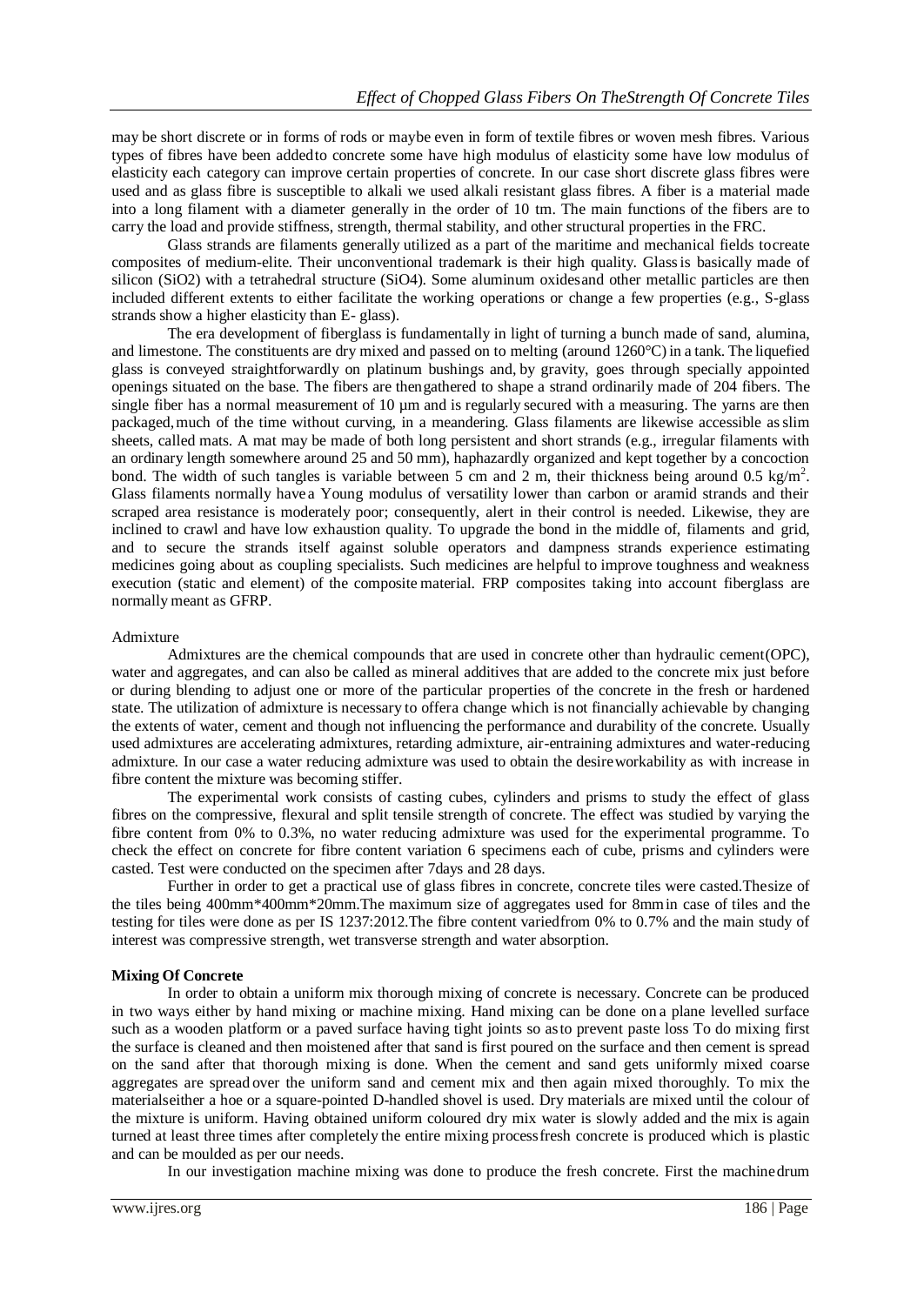was cleaned and then moistened so as to prevent any loss of water as we are adding onlya calculated amount and no extra water is added. All the dry materials are put in the drum andthen drymixed by rotating the drum when a thorough mix is obtained glass fibres are added as per the calculated which is a percent of total weight of concrete and then the materials are mixed thoroughly. After that water is added and mixed again until a uniform coloured mix is obtained. After completing all this process the concrete is dropped on a flat and clean platefrom where we take it and fill our moulds.

## **Compaction**

All specimens were first filled in their respective moulds and then hand compacted using a rodof 30mm diameter in three layers by tamping 20 times on each layer .To attain full compaction the specimens were than vibrated on a vibrator table. The tiles were prepared by putting the concrete in the mould and then hand tamping using a plane surfaced wooden block and then the mould was held tight by hands and vibrated on the vibrator table .The surface was levelled,finished and smoothened by metal trowels.

## **Curing Of Concrete**

A significant part of the physical properties of cement rely on upon the degree of hydration ofbond and the resultant microstructure of the hydrated concrete. As a result of hydration a random three dimensional structure is gradually formed which fills the space occupied by water. The hardened cement paste has a porous structure and the pores can be divided into twocategories as gel pores and capillary pores. Hydration of cement takes place only when the capillary pores remain saturated. Curing is necessary to make the concrete more durable, strong, impermeable and resistant to abrasion and frost. Curing is done by spraying water or pond curing or keeping them packed under moist gunny bags so as to prevent the loss of moisture from the surface and inside. Curing starts as soon as the concrete reaches its final set.It is generally recommended to do curing for at least 14 days to attain at least 90% of the expected strength. In our case pond curing method was used for all specimens including the tiles.

# **EXPERIMENTAL SETUP**

Various tests conducted on the specimens are described below along with the description and importance.

There were two ways in which the investigation was carried out one in which only cubes, cylinders and prisms were casted and the grade of concrete was M-20.The proportioning of theconcrete was .The nominal maximum size of aggregate was 20mm and no admixture was used.

## **Compressive strength**

The most important property of concrete is its compressive strength and durability. Concrete is mostly used in construction where load transferred is mostly via compressive strength. In order to check the effect of fibres on the compressive strength of concrete 150mm cubes were cast and tested .The cubes were tested at the age of 7days and 28 days and the variation was noted.

Fibre content was varied from 0% to 0.3% when the nominal maximum size of aggregates was 20mm and no admixture was used. The water cement ratio was fixed at 0.5.The workability ofthe mix was observed to come down but however no extra water was used.

## Split Tensile Strength

Concrete may be subjected to tension in very rare cases and is never designed to resist direct tension. However, the load at which cracking would occur is important and needs to be determined. The tensile strength of concrete as compared to its compressive strength is very low and is found to be only 10-15 % of the compressive strength. There are various factors which influence the tensile strength of concrete like aggregates, age, curing, air-entrainment and method of test.

To conduct the split tension test a cylindrical concrete specimen is loaded along its length as aresult of the loading tensile stresses are developed along the central diameter along the lateral direction. The specimen splits into two when the limiting tensile strength is reached and this value can be calculated from the load given below

A diagram is shown to show how the test is carried out:

## **Flexural Strength**

Flexural strength is also a measure of the tensile strength of concrete. In practical concrete may not be subjected to direct tension but it is subjected to flexure in many cases particularly in beams which is a flexural member. Flexural strength is also referred to as modulus of rupture.In order to calculate the flexural strength a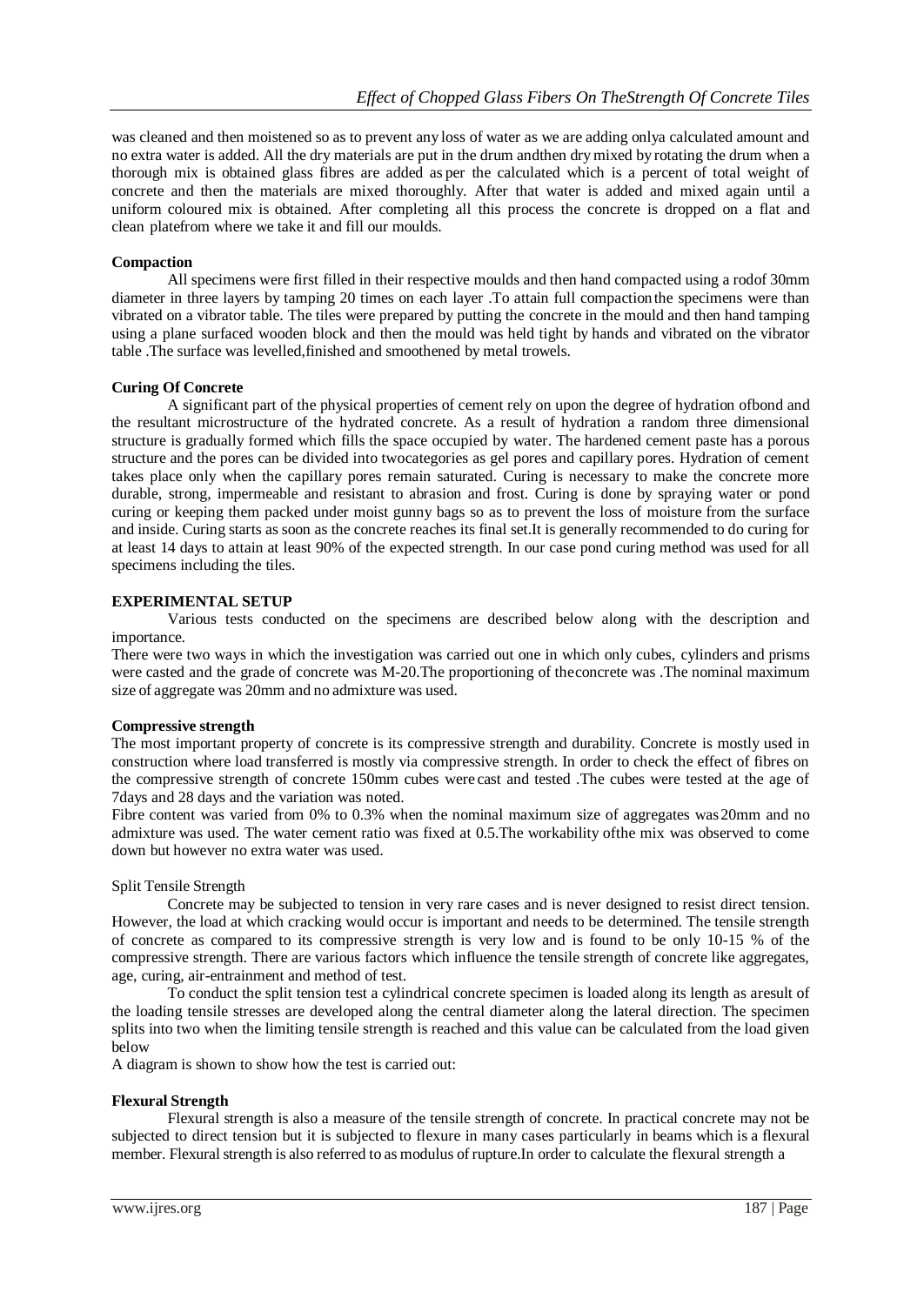## **Tests carried out on Cement and Concrete Tiles**

Cement and concrete flooring tiles are tested as per IS 1237:2012 There are various tests givenin the code but we have done the water absorption test and wet transverse strength .Other teststhat were conducted on the tiles was the pulse velocity test which is a non-destructive test andpredicts the quality but not the grade of concrete. The IS code does not say anything about thecompressive strength test but however in order to check the compressive strength six 100mm cubes were cast and tested at 7 days and 28 days.

#### **Water absorption test**

Six tiles were immersed in water for 24hrs, than the tiles were taken out and wiped dry. Each tile was immediately weighted after saturation. The tiles were then placed in an oven at  $65^{\circ}$ C for 24 hrs and then cooled and reweighed at room temperature.

Water absorption was calculated using the formula as given below:

 $M1 - M2$  $X100$  $M<sub>2</sub>$ 

Where

M1= mass of the saturated specimen; M2= mass of the oven-dried specimen. Wet Transverse Strength Test

In order to determine the wet transverse strength of tiles six full sized tiles are tested at 28 daysas per the guidelines given by IS 1237:2012 .Before performing the test the tiles are soaked in water for 24 hrs and then placed horizontally on two parallel steel supports, the wearing surfaceis upwards and its sides parallel to supports. The load is applied in such a way that the steel rodis parallel to supports and midway between them.It is required that the length of the supports and of the loading rod shall be longer than the tile. The diameter of the loading rod shall be 12mm and be rounded. The load is applied at a uniform rate of 2000N/min, until the tile breaks.The wet transverse strength is calculated using the formula given in IS code as given below:

 $3PI$ 

 $N/mm^2$ 

 $2bt^2$ 

Where,

 $P =$  breaking load in N;

 $I = span between supports, in mm; b = tile width, in mm; and$  $t =$  tile thickness, in m

#### **Compressive Strength**

To get the compressive strength variation due to glass fibres 100mm cubes were cast with the same mix as used for casting concrete tiles with the same amount of admixtures. Six 100mm cubes were cast for each fibre content. Three cubes were tested at 7days and three at 28 days. The compressive test was done on universal testing machine. The cubes were cured using pondcuring method and before testing they were allowed to surface dry. The formula used for calculating compressive strength is given below:

$$
P
$$

$$
c = \frac{1}{A} N/mm^2
$$

Where,

P=load in Newton (N) at which failure occurs, A=surface area in  $mm<sup>2</sup>$ .

## **Pulse Velocity Test**

The pulse velocity test is a non-destructive test and is covered in IS 13311 (Part 1) – 1992.It gives a measure of the quality of concrete. The underlying principle of this test is –

The method consists of measuring the time of travel of an ultrasonic pulse passing through theconcrete being tested. Comparatively higher velocity is obtained when concrete quality is goodin terms of density, uniformity, homogeneity etc. First couplant is applied to the surfaces of thetransducers and pressed hard onto the surface of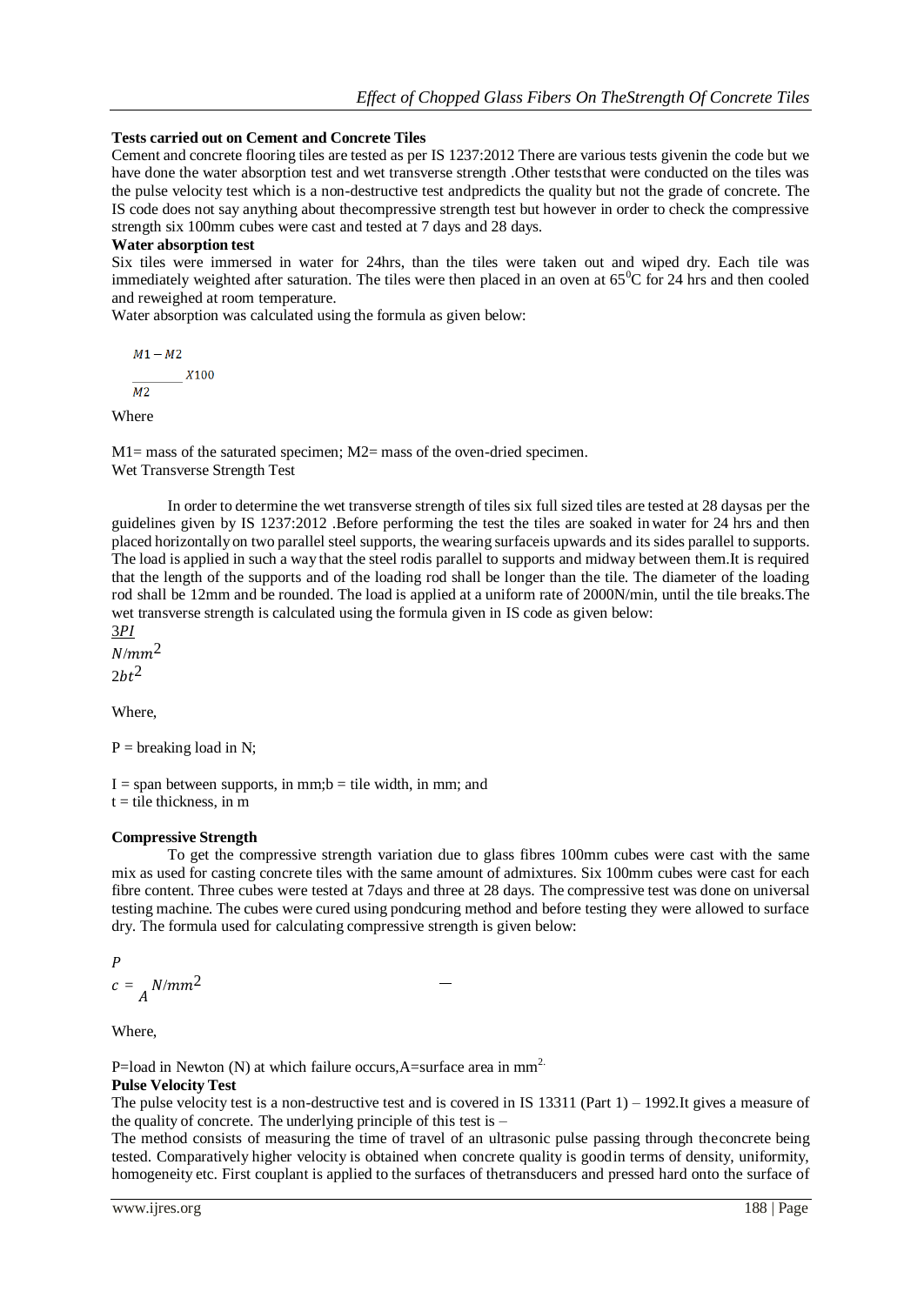the material. The transducers are not moved while a reading is being taken, as this can generate noise signals and errors in measurements. The transducers are continuously held onto the surface of the material until a consistent readingappears on the display, which is the time in microsecond for the ultrasonic pulse to travel the distance 'L'. The mean value of the display readings is taken when the unit's digit hunts between two values. The velocities obtained can be interpreted in the form of quality of concrete and not in form of the grade of concrete.

Pulse velocity= (Path length/Travel time)

## **Procedure**

Experiments started with the preliminary tests on material properties as per the Indian standards. Composites being made of cement, fiber and sand as major components tests were conducted for standardizing properties of these materials. Tests of physical properties of sand, cement and fiber were conducted first and then they were used in the research. NO tests were conducted on water as ordinary tap water from govt. water supply was used throughout the research work.

Specific gravity test: The test was conducted as per IS 2720-part iii to obtain the specific gravity of cement. The specific gravity of cement was found to be 3.10.

Consistency Test: As per IS 4031-part iv 1988 a consistency test was done on the cement usingVicat's apparatus confirming to IS 5513 .The standard consistency was found to be 30%.

Fineness test : Fineness of the cement was tested as per IS 4031-part 1 by the method of sieveanalysis. A 10g sample of cement was agitated for 2 mins over a 90 micron sieve . The test results proved that almost all the cement passed through the sieve and negligible weight of dustwas retained.

Test for the grade of cement (Compressive strength test): AS per the guidelines of IS 4031- part vi 1988 cubes of cement mortar were casted at water content of  $P/4 + 3$  %) of total dry mass taken and were tested for 7 day and 28 day strength. For simplicity ,3 day strength test was omitted .until tests the casted cubes were kept in water for curing.The minimum 7 day compressive strength averaged over three cubes was 24.33 MPa and 28 day strength averagedover three cubes was 41.67MPa.

## **Test on sand**

Specific gravity test: The specific gravity of sand was measured using a pycnometer by theprocedure confirming to IS 2386 part iii-1963.The specific gravity was found to be 2.66

Sieve analysis of sand : In order to ascertain the particle sine distribution of sand Dry sieveanalysis was carried out. The sieve sizes were as per IS 2386-part I. The zone of sand was zone iii.

## **Preparation of M-20 grade concrete**

M-20 grade concrete was prepared using the mix design guidelines as per IS -10262 without using admixture. A water cement ratio of 0.50 was adopted as fibre reduces the workability of concrete to a great extent. Maximum .3% chopped fibres by weight of concrete were added tocheck the effect of fibres on the properties of concrete as even at 0.3 % the concrete turned very harsh and a great deal of vibration was needed. Total 4 different batches of M-20 grade concrete was prepared with 0, 0.1, 0.2 and 0.3 percent fibre.

## **III. RESULTS**

The results obtained are shown below in tabular form Compressive Strength of Concrete (in N/mm<sup>2</sup>)

The 7 days compressive strength was studied and the values of 3 samples studied are shown in the tabular form.Table 1 shows the data of 7 days compressive strength obtained. Table 1 gives the 7 day compressive strength of concrete with maximum nominal size of aggregates 20mm.The 7 days compressive strength was also plotted Fig2 by taking the average of this three values overall an increase in the compressive strength was observed with addition of fibers.

| тарпет        |               |               |       |       |  |
|---------------|---------------|---------------|-------|-------|--|
| Serial number | Without fibre | $0.1\%$ fibre | 0.2%  | 0.3%  |  |
|               | 16.89         | 17.77         | 21.33 | 22.22 |  |
| 2             | 16.44         | 17.33         | 20.88 | 22.67 |  |
| 3             | 16.44         | 17.33         | 21.33 | 23.11 |  |

**TABLE-1**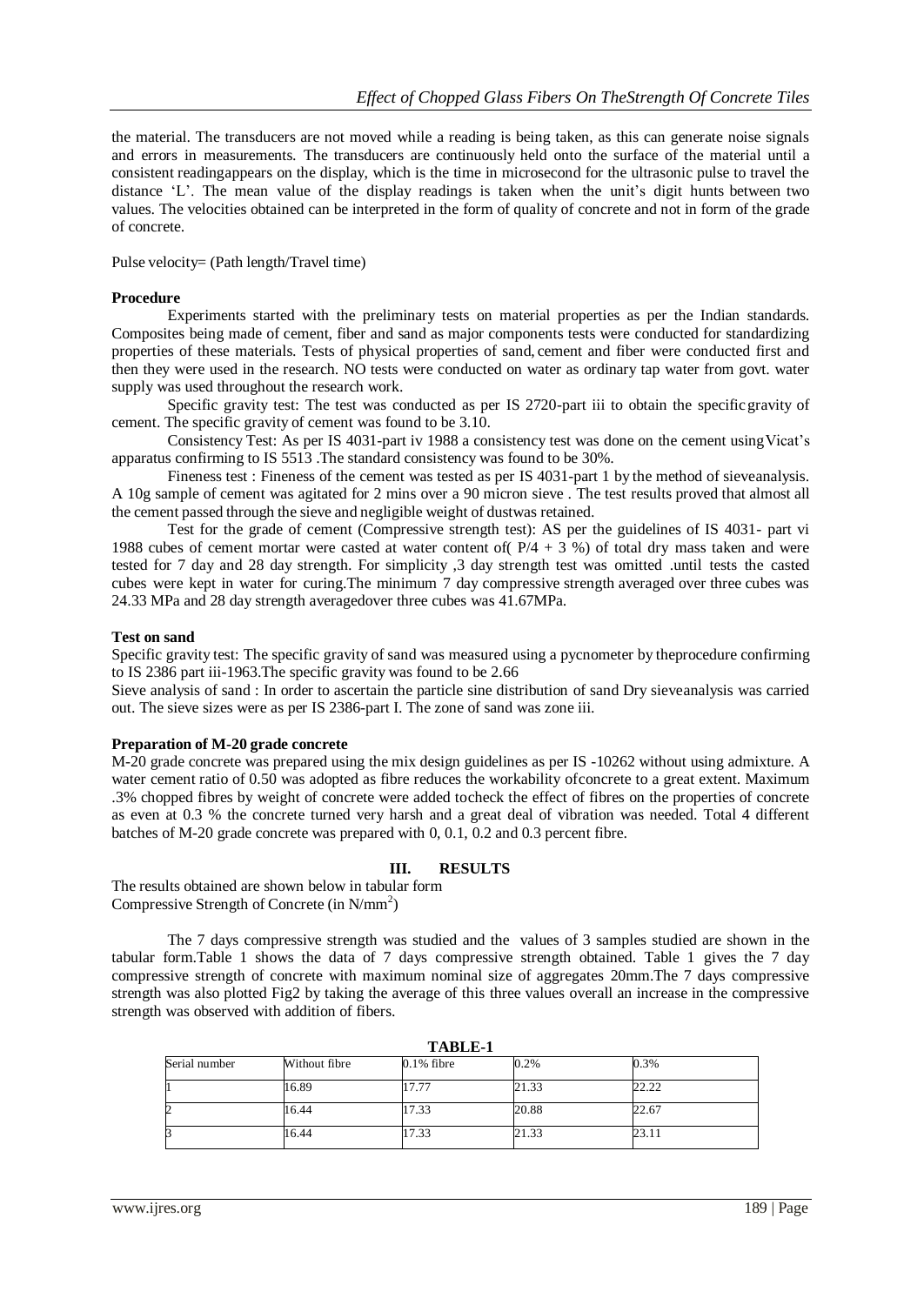

**TABLE-2**

| 11WUU-A       |               |      |       |       |
|---------------|---------------|------|-------|-------|
| Serial number | Without fibre | 0.1% | 0.2%  | 0.3%  |
|               | 25.33         | 28   | 28.88 | 30.22 |
| 2             | 25.77         |      | 28.88 | 28.88 |
| 3             | 25.33         | 28   | DІ    | 30.66 |

# **Split Tensile Strength comparison (in N/mm<sup>2</sup> )**

The 7 days Split Tensile strength was studied and the values of 3 samples studied are shownin the tabular form.Table 3 shows the data of 7 days compressive strength obtained. Table 3 gives the 7 days compressive strength of concrete with maximum nominal size of aggregates 20mm.The 7 days compressive strength was also plotted Fig4 by taking the average of this three values overall an increase in the compressive strength was observed with addition of fibers.

**TABLE-3** Serial number Without fibre  $0.1\%$  0.2% 0.3% 1 1.485 1.84 2.405 2.405 2 1.626 1.70 2.26 2.405 3 1.45 1.84 2.26 2.263

# **Flexural Tensile Strength (in N/mm<sup>2</sup> )**

The 7 days Flexural Tensile strength was studied and the values of 3 samples studied are shownin the tabular form.Table 5 shows the data of 7 days flexural tensile obtained. Table 5 gives the 7 day compressive strength of concrete with maximum nominal size of aggregates 20mm.The7 days compressive strength was also plotted Fig6 by taking the average of this three values overall an increase in the compressive strength was observed with addition of fibers

| Serial number | Without fibre | 0.1%  | 0.2%  | 0.3%  |
|---------------|---------------|-------|-------|-------|
|               | 4.6           | 4.744 | 4.988 | 5.744 |
| ∠             | 4.7           | 4.776 | 4.988 | 5.424 |
|               | 4.8           | 4.756 | 4.9   | 5.704 |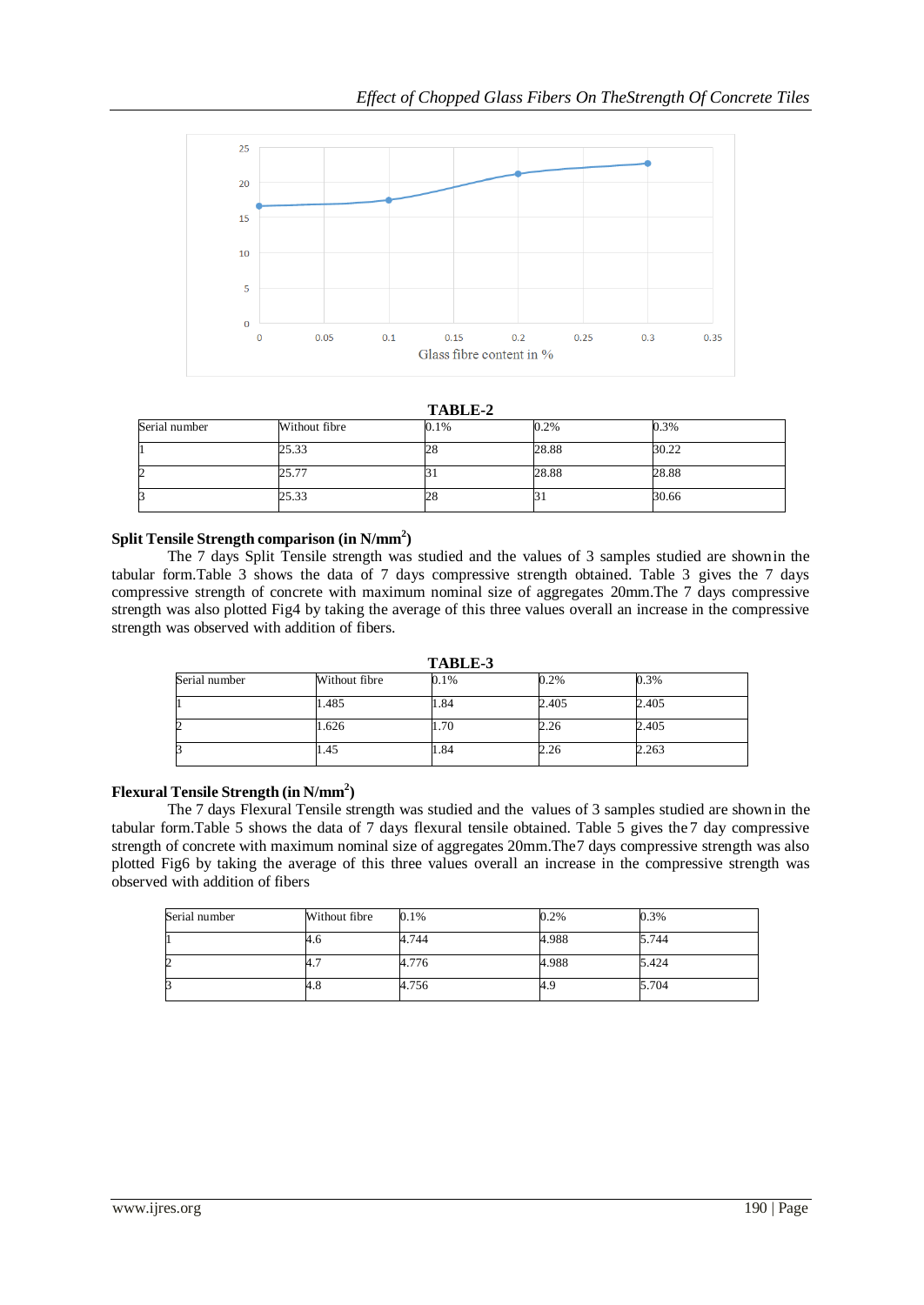

*Figure 6 Effect of Glass fibers on 7 days Flexural strength*

The 28 days flexural tensile strength was studied and the values of 3 samples studied are shownin the tabular form.Table 6 shows the data of 28 days compressive strength obtained. Table 6 gives the 28 days flexural tensile strength of concrete with maximum nominal size of aggregates 20mm.The 28 days flexural tensile strength was also plotted Fig7 by taking the average of this three values overall an increase in the compressive strength was observed withaddition of fibers.

| Serial number | Without fibre | 0.1%  | 0.2%  | 0.3%  |
|---------------|---------------|-------|-------|-------|
|               | 5.104         | 6.368 | 7.544 | 7.156 |
| ∠             | 5.204         | 6.456 | 7.104 | 7.96  |
|               | 5.242         | 6.652 | 6.844 | 8.32  |



## **REFERENCE**

- [1]. Cook D.J., Pama R.P., Weerasingle H.L.S.D. "Coir fibre reinforced cement as a low cost roofing material". Build Environ 1978;13(3):193–8.
- [2]. Perez-Pena .M and Mobasher .B, "Mechanical properties of fiber reinforced lightweight concrete composites ". Cement and Concrete Research, Vol. 24, No. 6, pp. 1121-1132, 1994
- [3]. Brandt AM. "Cement-based composites: materials, mechanical properties and performance". London: E&FN Spon; 1995. p. 470
- [4]. Nakamura H, Mihashi H. "Evaluation of tension softening properties of fiber reinforced cementitious composites." Fracture Mechanics of Concrete Structures 1998; I:499e510.
- [5]. Mirza F.A., Soroushiannd P. "Effects of alkali-resistant glass fiber reinforcement on crackand temperature resistance of lightweight concrete." Cement and Concrete Composites 2002;24(2):223–7
- [6]. Robert S.P. Coutts ."A review of Australian research into natural fibre cement composites" Cement & Concrete Composites 27 (2005) 518–526
- [7]. Khosrow Ghavami. "Bamboo as reinforcement in structural concrete elements" .Cement & Concrete Composites 27 (2005) 637– 649